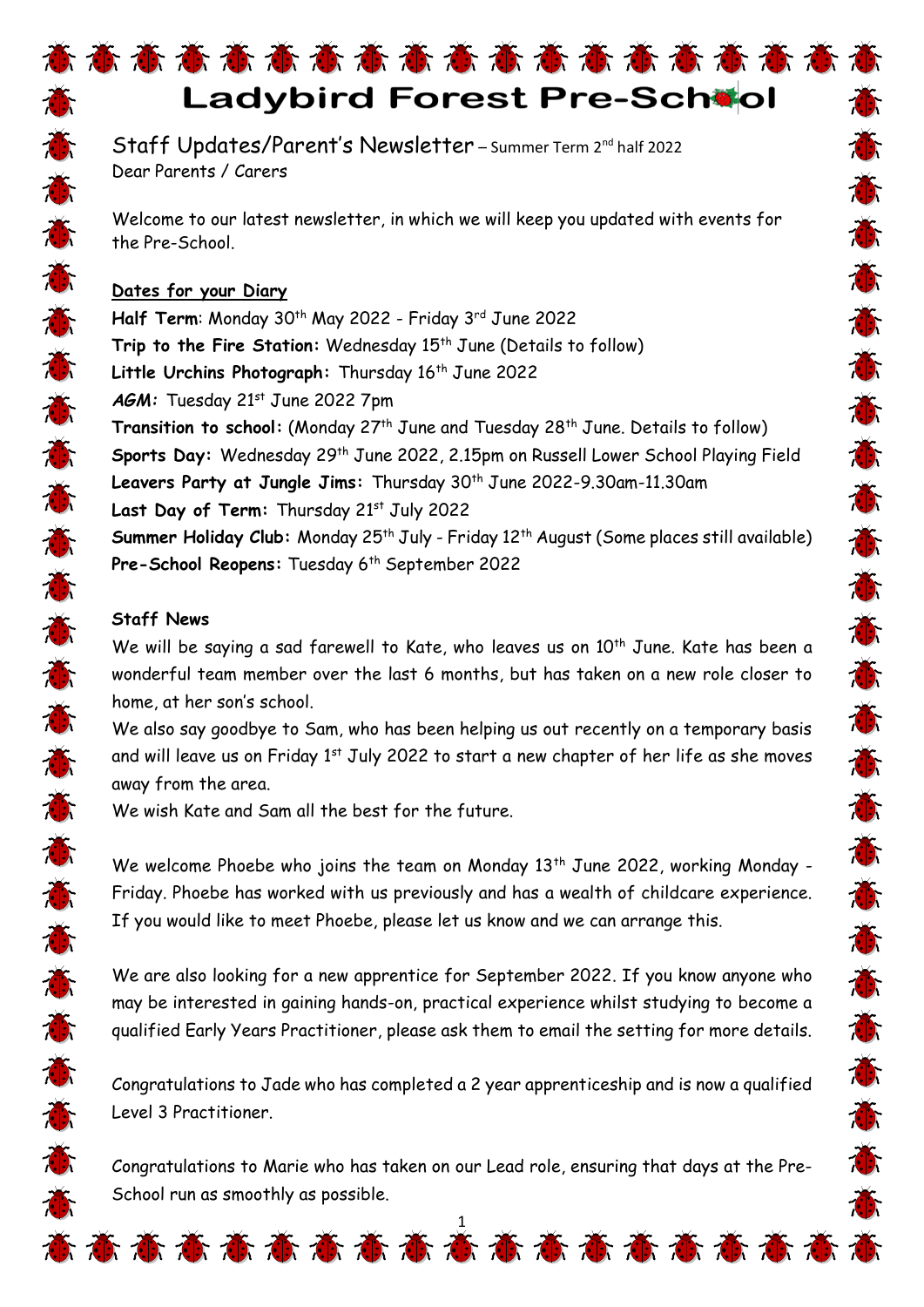## 高高普通高高高高高高高高高高高高高 **Ladybird Forest Pre-School**

Staff Updates/Parent's Newsletter - summer Term 2<sup>nd</sup> half 2022

#### **General News:**

Please join us at the Pre-School for this year's AGM on 21<sup>st</sup> June at 7pm. There will be drinks and nibbles! We need as many of you to attend as possible, so that the meeting can go ahead and we can elect in the Board of Directors for the following year. You'll be able to hear about how the Pre-School has performed and find out about our plans for the future. We will give you details of the nominees in advance of the meeting.

The children really enjoyed the Jubilee Tea Party this week, with a picnic, games, music and rendition of the National Anthem!



苏苏苏苏苏苏苏苏苏苏苏苏苏苏苏苏苏苏苏苏

#### **Fundraising**

Thank you to all of you who supported our Easter Fete at Parkside Community Hall. We had a great turn out from the community and it was lovely to see so many of our Ladybirds there too. We made a fantastic profit of £1,184.82, which will be used to improve resources for the children. Thanks again!

From September 2022, we will be looking for parent and carers to form a Fundraising Committee. Ladybird staff temporarily took responsibility for fundraising during Covid, but we would like you to play a greater role again in this area in future. Fundraising is a great way to support your child, create wonderful experiences for the children, meet other parents and have fun. Special events like the Christmas bazaar and Easter Fete will not be able to take place in future if we can't form a team. Please do contact the office if you wish to put yourself forward.

#### **Mindfulness and Wellbeing:**

The health and wellbeing of all children is our top priority, and we will continue to observe and monitor all children daily and continue to provide every child with a mindfulness/wellbeing session. Staff will contact you if they have any concerns about your child's wellbeing.

#### **Phonics sessions:**

We run Phonics/Communication & Language sessions every afternoon.